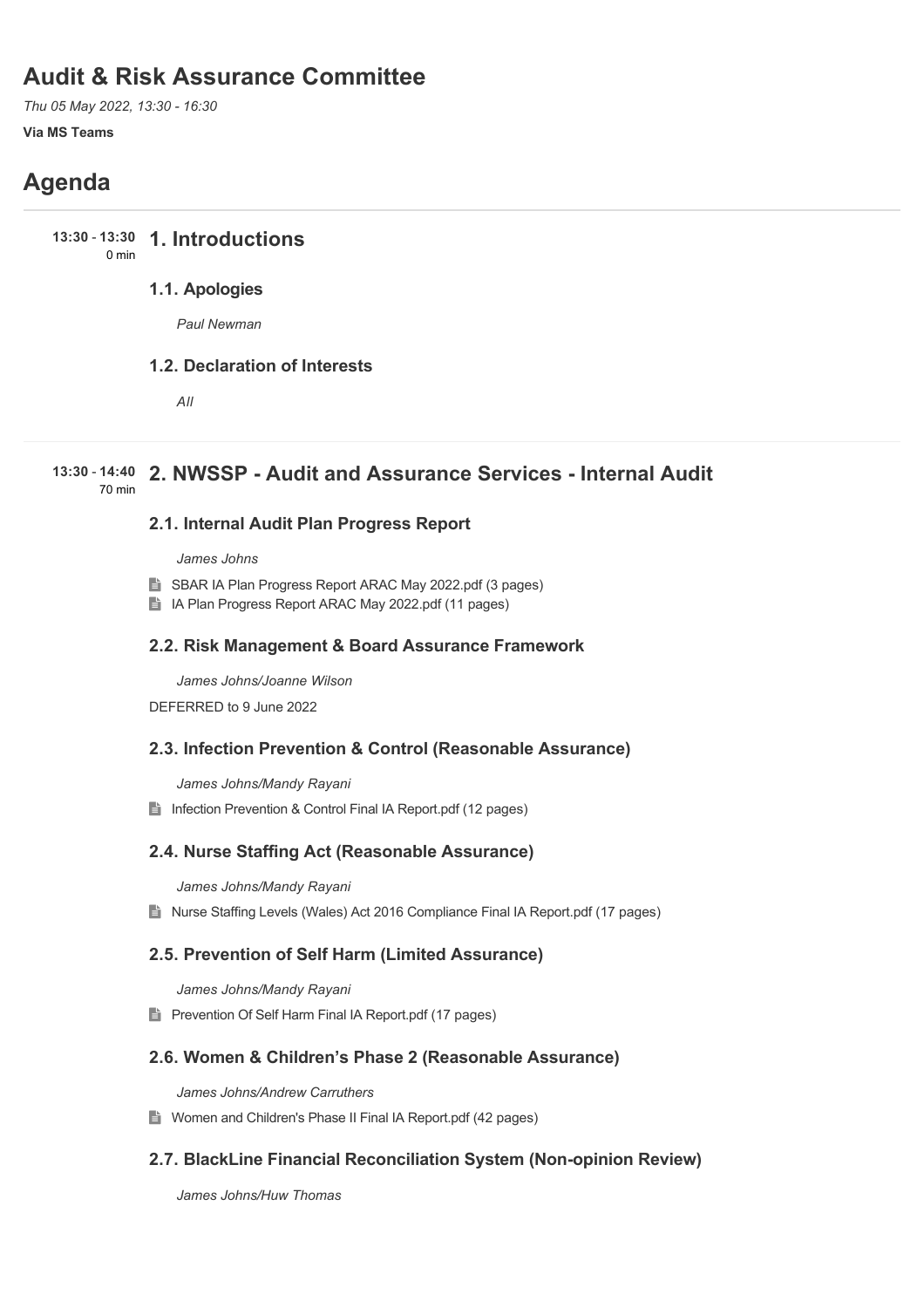# **3. Governance 14:40** - **15:50**

70 min

# **3.1. Year-end Processes:**

# **3.1.1. Compliance with Ministerial Directions**

#### *Joanne Wilson*

Ministerial Directions 2021-22 ARAC May 2022.pdf (7 pages)

### **3.1.2. Compliance with Welsh Health Circulars**

#### *Joanne Wilson*

- Welsh Health Circulars 2021-22 ARAC May 2022.pdf (5 pages)
- Appendix A WHC Tracker.pdf (5 pages)

# **3.2. Draft Audit & Risk Assurance Committee Annual Report 2021/22**

#### *Paul Newman*

- SBAR ARAC Annual Report 2021-22.pdf (3 pages)
- **Draft ARAC Annual Report 2021-22.pdf (30 pages)**

### **3.3. Draft Head of Internal Audit Opinion & Annual Report 2021/22**

#### *James Johns*

- SBAR HolA Opinion & Annual Report 2021-22 ARAC May 2022.pdf (3 pages)
- HoIA Opinion & Annual Report 2021-22 Draft for ARAC May 2022.pdf (31 pages)

# **3.4. BREAK**

# **3.5. Assurance Report on Board Effectiveness**

#### *Joanne Wilson*

- Board Effectiveness Report 2021-22 ARAC May 2022.pdf (7 pages)
- Appendix 1 Self-assessment against the Corporate Governance Code of Practice 2017.pdf (10 pages)
- Appendix 2 Annual Assessment against H&C Standard 1 Governance, Accountability and Leadership.pdf (17 pages)
- Appendix 3A Letter to HDdUHB re Joint Escalation and Intervention Arrangements.pdf (2 pages)
- Appendix 3B HDdUHB Escalation Status Response.pdf (3 pages)

### **3.6. Audit Enquiries to those Charged with Governance and Management**

#### *Huw Thomas*

- SBAR Audit Enquiries Letter 2021-22 ARAC May 2022.pdf (3 pages)
- Appendix 1 Audit Enquiries Letter & Draft Response 2021-22.pdf (21 pages)

# **3.7. Draft Accountability Report**

#### *Joanne Wilson*

- SBAR Draft Accountability Report 2021-22 ARAC May 2022.pdf (4 pages)
- Draft Accountability Report 2021-22 for ARAC May 2022.pdf (90 pages)

# **3.8. Draft Performance Overview**

#### *Huw Thomas*

SBAR Performance Report ARAC May 2022.pdf (3 pages)